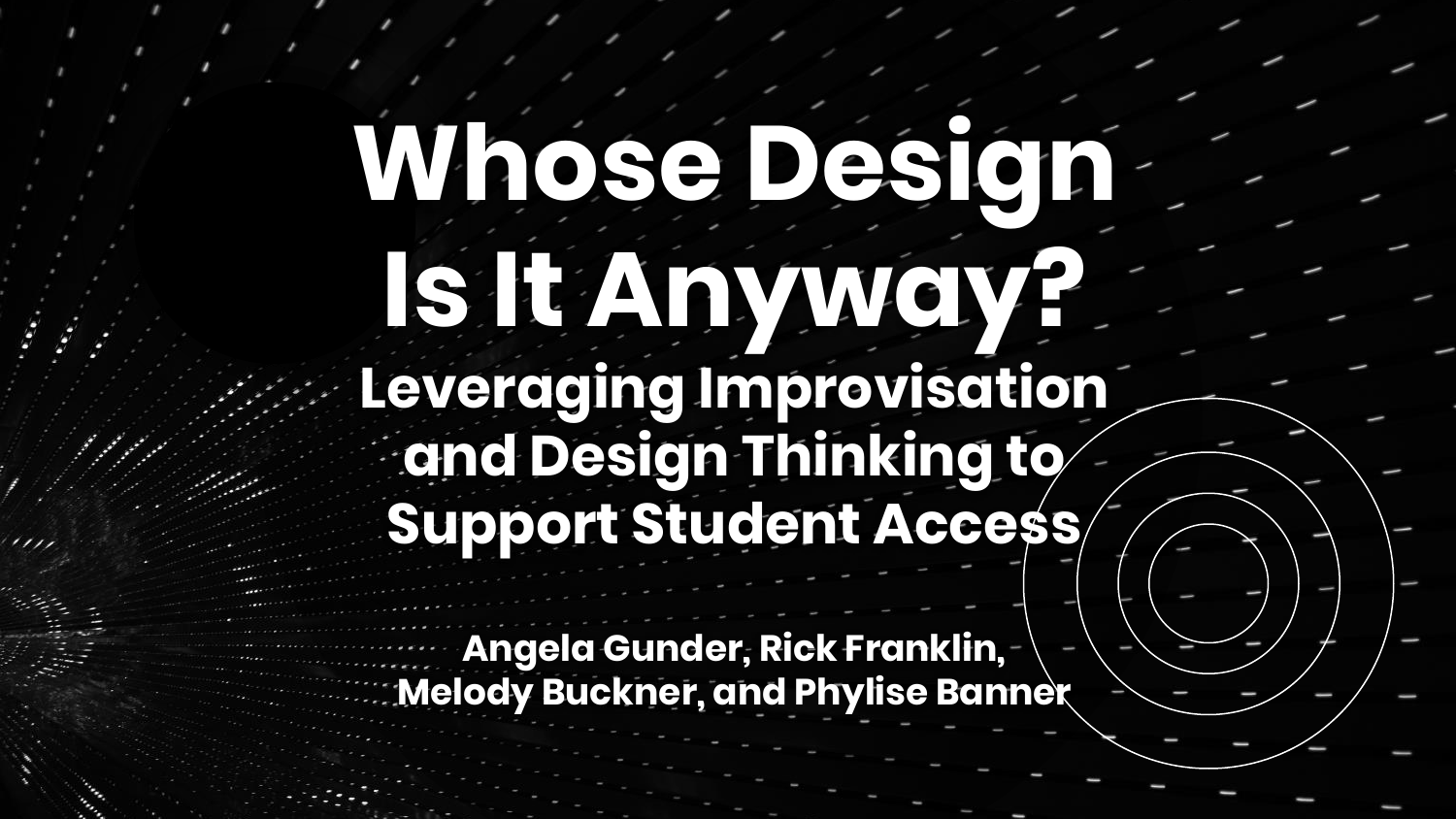#### **Whose Design Is It Anyway?**

#### An Event

Held at conferences for the Online Learning, Consortium, the event includes music, games, and applications of improv in education

#### A Framework

A generative reflection tool built around the Community of Inquiry framework (Garrison, Anderson & Archer, 2000) to highlight connections between presence and improvisation

Created to be openly shared and implemented in a wide variety of educational contexts and in multiple modalities, to include training the trainer on improv in education

A PD Tool

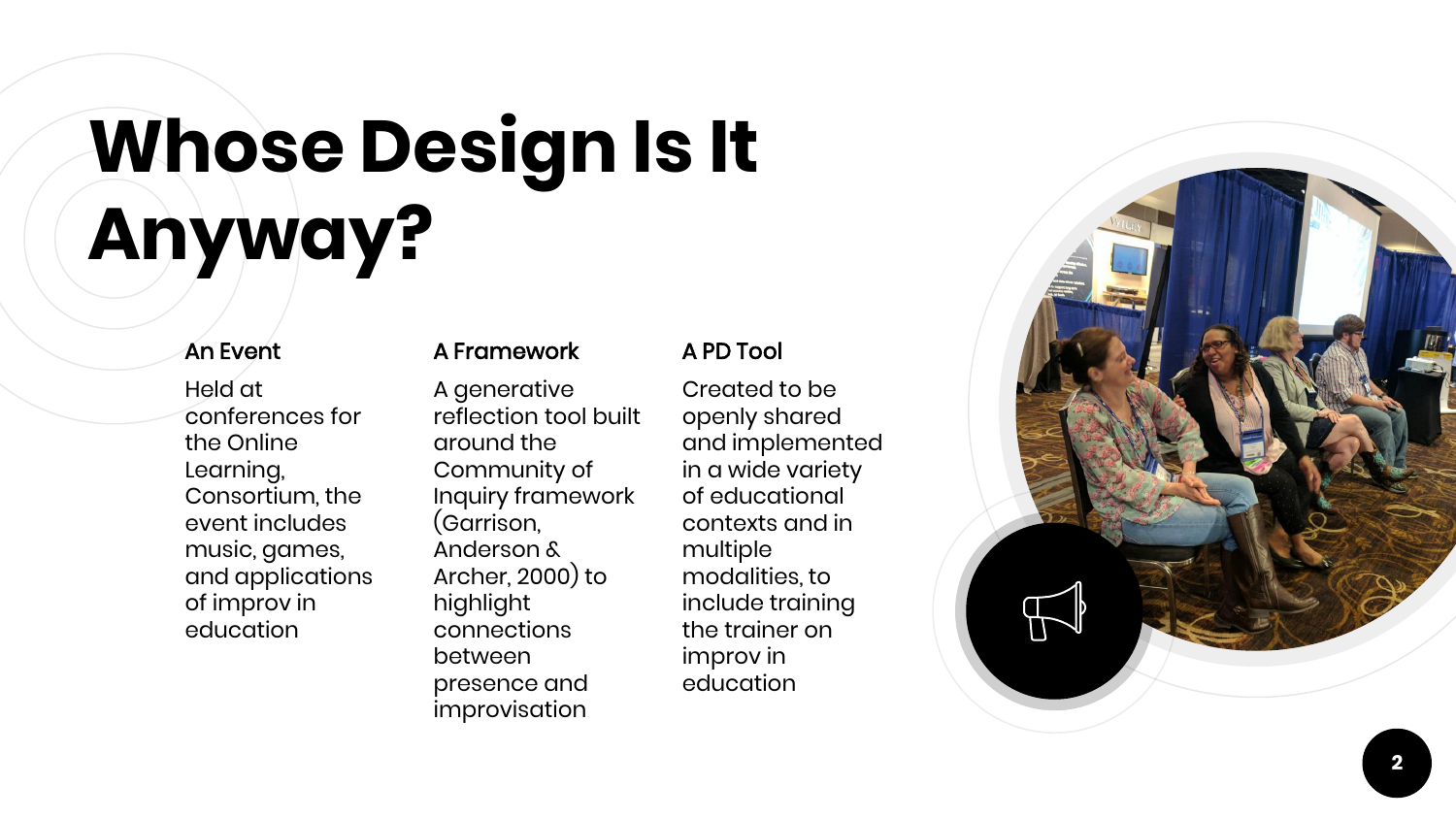## **4 Principles of Improvisation**

- Everything is an offer.
- 2. Commit to creativity.
- 3. Leadership is distributed.
- 4. Commit to action and resiliency.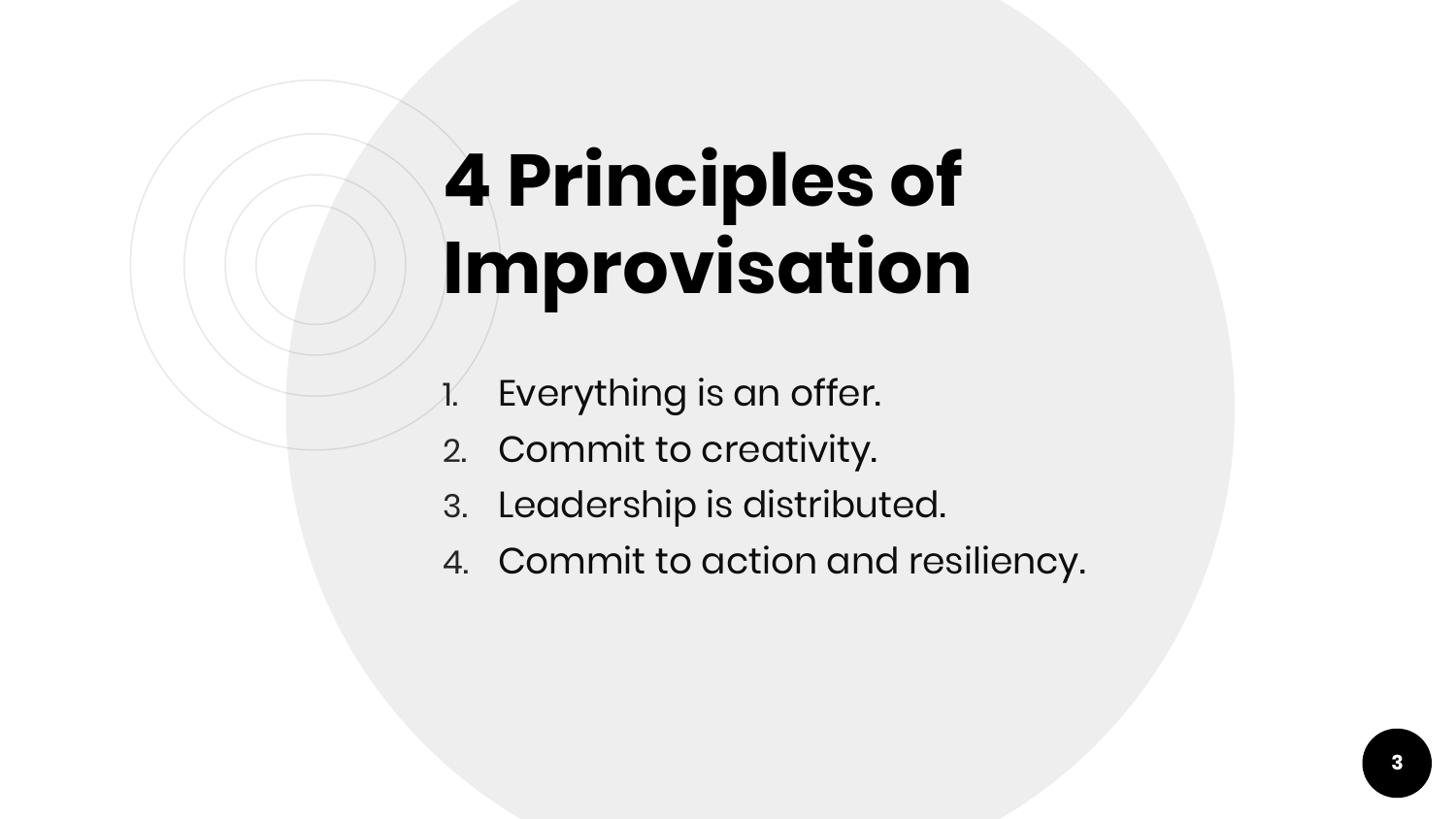## **Improvisation + Design Thinking**

These practices are ways of thinking and being that allow educators and learners to adapt, adjust, and respond creatively in a world marked by rapid change, radical contingency, and hyper-connectivity.

Poynton, 2014; Jordan & Lande, 2016; Pendleton-Jullian et al., 2018

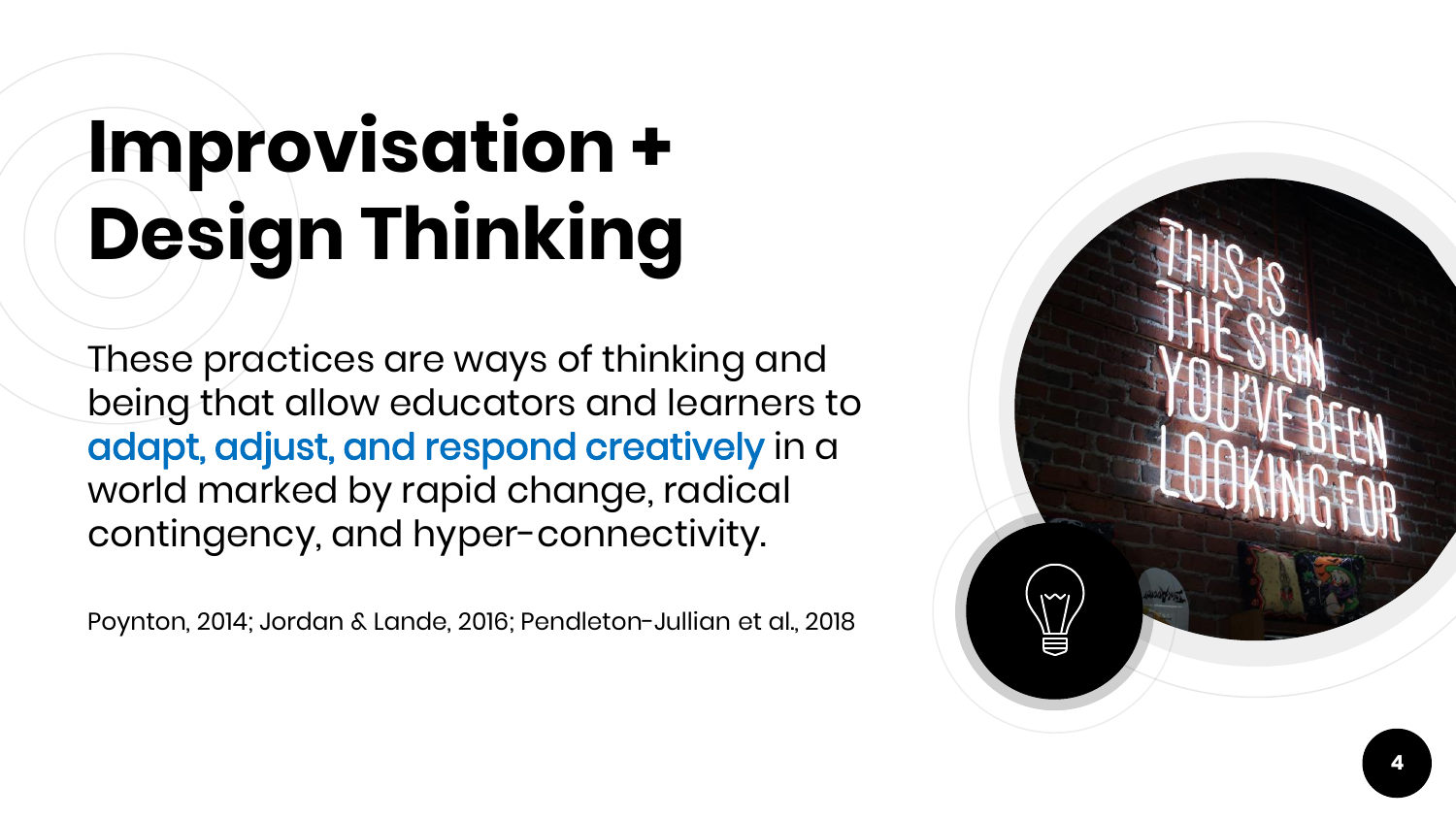### **Improvisation + Music**

Improvisation in music can only occur when key characteristics are present, to include baseline knowledge of technique, freedom of exploration, and the space to incorporate stylistic and personalized elements into the performance.

Kratus, 1995

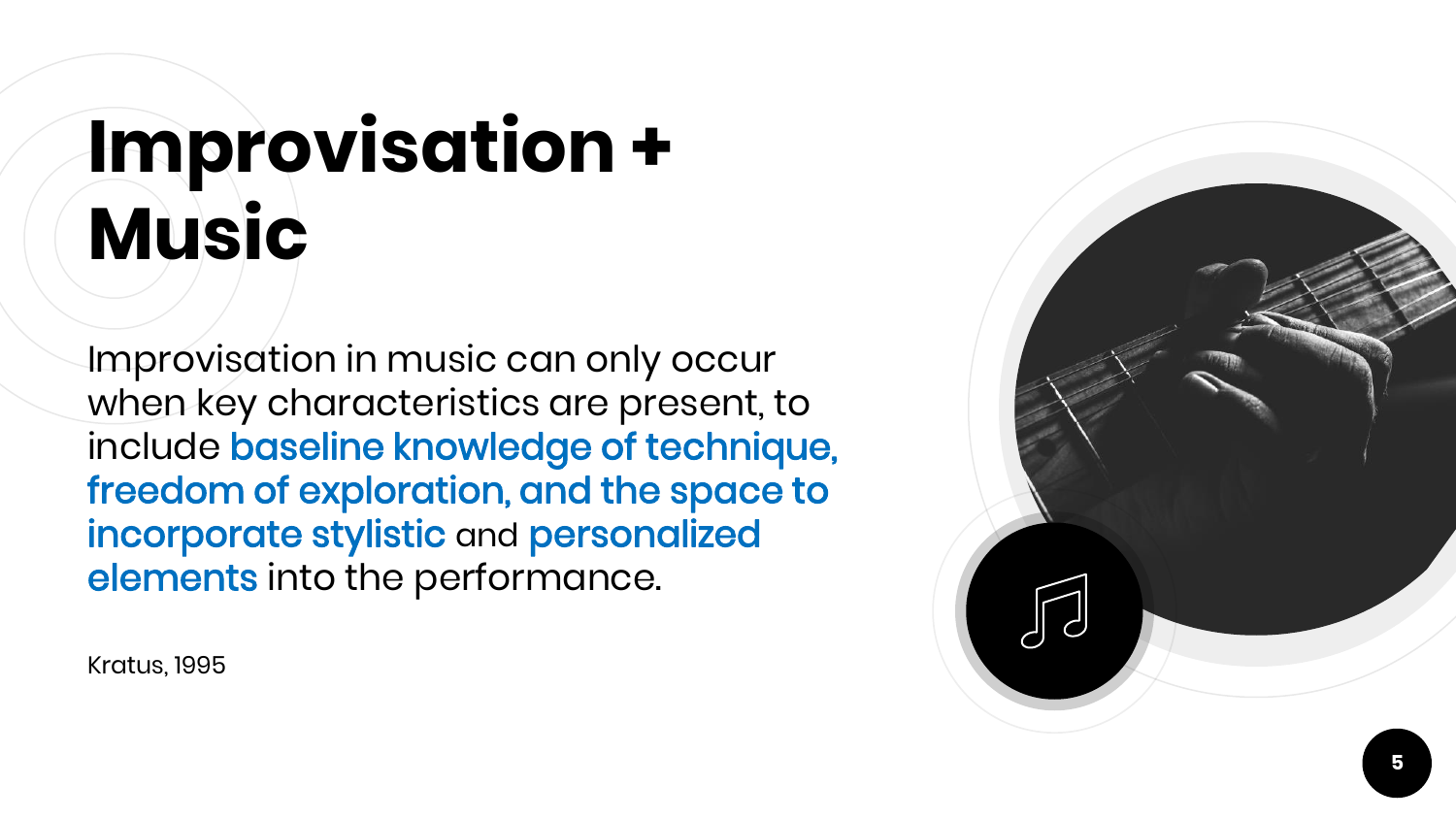### **Improvisation + Education**

"Improvisers have developed the ability to create a coherent story, incorporating interruptions, objections and curve balls seamlessly as they go. They are able, constantly, to build ideas and relationships, even in the most demanding circumstances. These are abilities we would all do well to develop."



Poynton, 2014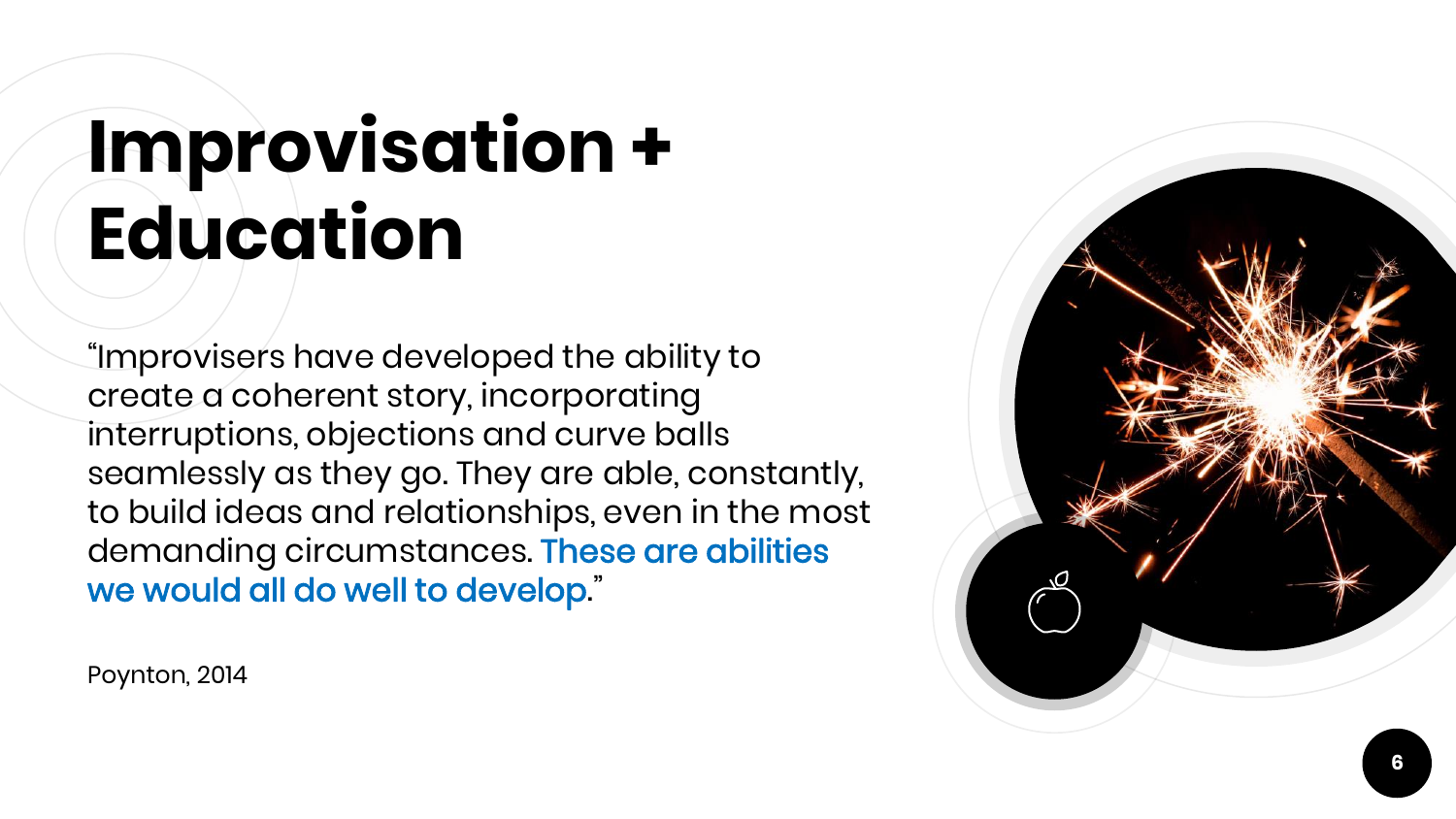## **Yes, But…Yes, And!**

A Quick Improv Game to Teach Growth Mindsets and Collaboration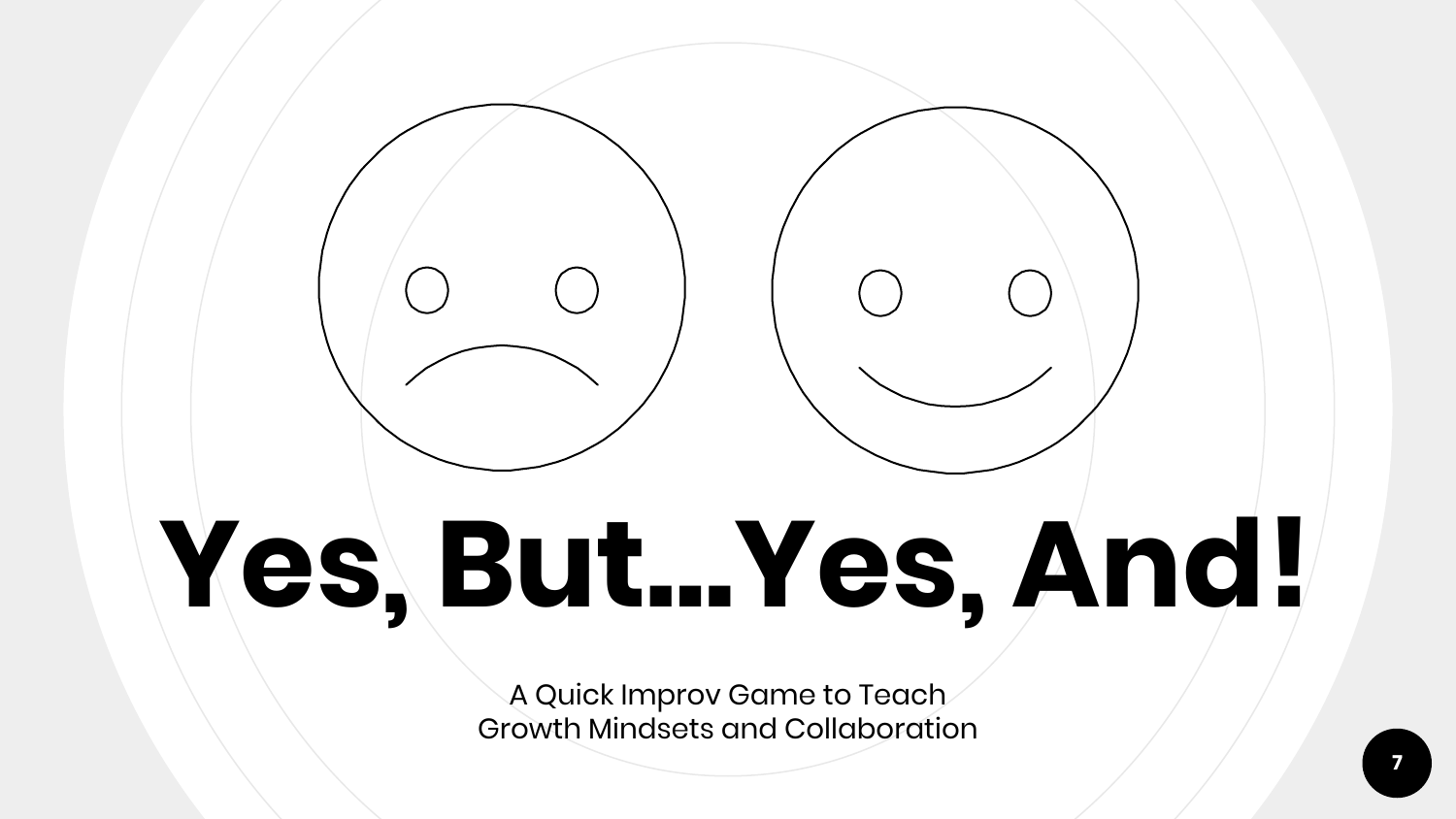### **But Wait! There's More!**

Whose Design Is It Anyway **Framework** <http://bit.ly/wdiiaframework>

About Whose Design Is It Anyway? In Action <http://bit.ly/wdiiavideo>